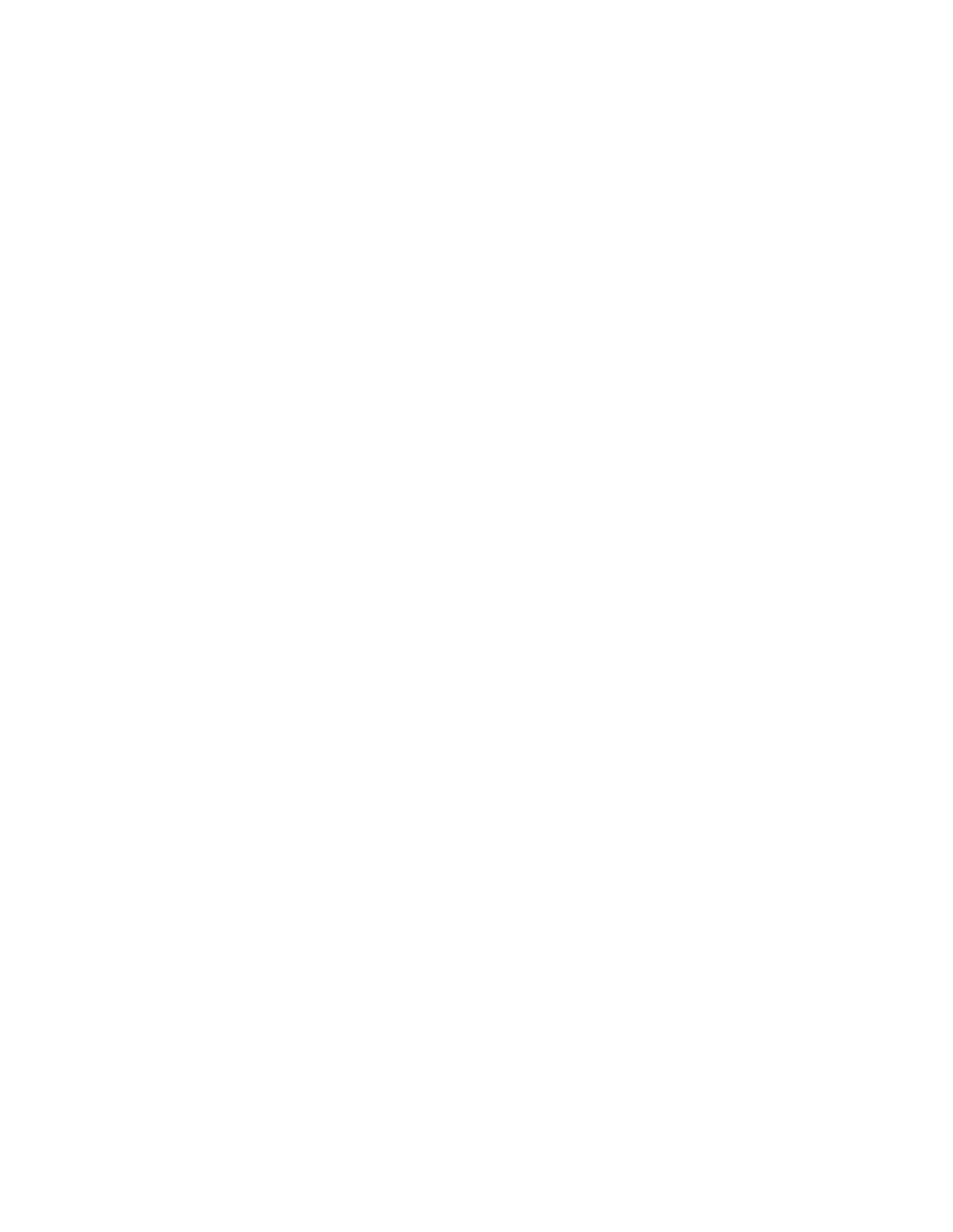|                                   | <b>TOWNSHIP OF EDNA</b><br><b>FINANCIAL REPORT</b><br>AS OF Dec. 20, 2016 |               |                 |
|-----------------------------------|---------------------------------------------------------------------------|---------------|-----------------|
|                                   | <b>BUDGET</b>                                                             | <b>ACTUAL</b> | <b>VARIANCE</b> |
| <b>RECEIPTS:</b>                  |                                                                           |               |                 |
| <b>General Property Taxes</b>     |                                                                           | \$368,152.89  |                 |
| Special Assessments E. Paul Lk    |                                                                           | \$0.00        |                 |
| Special Assessment Wood Duck Loop |                                                                           | \$0.00        |                 |
| <b>Fire Contract</b>              |                                                                           | \$27,513.96   |                 |
| <b>Government Aid</b>             |                                                                           | \$3,756.00    |                 |
| Ag Market Value Credits           |                                                                           | \$4,287.12    |                 |
| Gopher/Beaver Reimburs.           |                                                                           | \$0.00        |                 |
| <b>Filing Fees</b>                |                                                                           | \$4.00        |                 |
| Licenses & Permits                |                                                                           | \$0.00        |                 |
| <b>Interest Earnings</b>          |                                                                           | \$658.27      |                 |
| <b>Road Allotments</b>            |                                                                           | \$29,581.25   |                 |
| Road Sealing/Signs                |                                                                           | \$0.00        |                 |
| Reimburse. Of overpayment Taxes   |                                                                           | \$0.00        |                 |
| Sale of File Cabinet              |                                                                           | \$20.00       |                 |
| Class 5 Gravel reimburse.         |                                                                           | \$0.00        |                 |
| <b>TOTAL REVENUES</b>             | \$0.00                                                                    | \$433,973.49  |                 |
| <b>DISBURSEMENTS:</b>             |                                                                           |               |                 |
| <b>Ordinary</b>                   |                                                                           |               |                 |
| <b>Election Judges</b>            | \$900.00                                                                  | \$904.00      | (54.00)         |
| Legal Services                    | \$1,000.00                                                                | \$0.00        | \$1,000.00      |
| Rent                              | \$1,200.00                                                                | \$1,200.00    | \$0.00          |
| Newspaper Ads- Official Notice    | \$1,500.00                                                                | \$1,115.19    | \$384.81        |
| Personnel- Meeting Pay            | \$18,000.00                                                               | \$18,951.67   | ( \$951.67)     |
| Gopher Feet/ Beaver Tail Pay      | \$1,500.00                                                                | \$557.50      | \$942.50        |
| Insurance                         | \$2,000.00                                                                | \$1,748.00    | \$252.00        |
| Donations-Hist. Soc/Library       | \$2,000.00                                                                | \$2,000.00    | \$0.00          |
| <b>Township Dues</b>              | \$800.00                                                                  | \$710.64      | \$89.36         |
| Loan Payments on Special          | \$0.00                                                                    | \$0.00        | \$0.00          |
| <b>TOTAL ORDINARY</b>             | \$28,900.00                                                               | \$27,187.00   | \$1,713.00      |
| <b>FIRE CONTRACT</b>              | \$28,445.00                                                               | \$28,445.00   | \$28,445.00     |